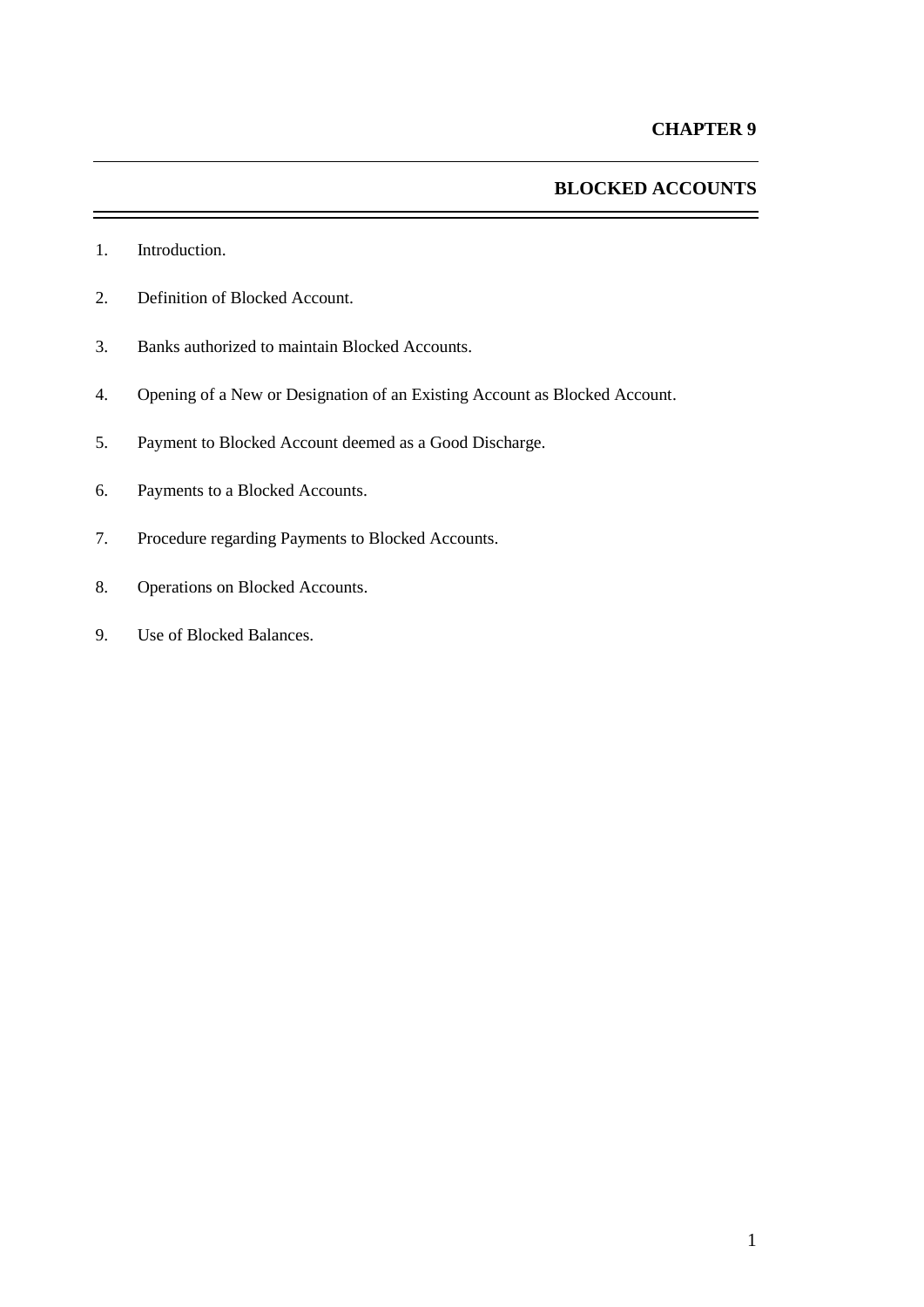# **CHAPTER 9**

# **BLOCKED ACCOUNTS**

#### **1. Introduction.**

Section 6 of the Foreign Exchange Regulation Act, 1947 empowers the State Bank to block the accounts in Pakistan of any person resident outside Pakistan and direct that payment of any sums due to that person shall only be made to a blocked account. In other words, amounts due to a person resident outside Pakistan, to whom remittances cannot be allowed, shall be credited to the blocked accounts of that person to ensure that the funds are not directly remitted or otherwise used in a manner contrary to the provisions of the Act.

#### **2. Definition of Blocked Account.**

A "blocked account" means an account opened as a blocked account at any office or branch in Pakistan of a bank authorized in this behalf by the State Bank or an account blocked by the order of the State Bank.

#### **3. Banks authorized to maintain Blocked Accounts.**

All Authorized Dealers are permitted to open and maintain blocked accounts subject to the conditions laid down in subsequent paragraphs of this chapter. In certain cases, banks other than the Authorized Dealers may also be authorized by the State Bank to open and maintain blocked accounts.

## **4. Opening of a New or Designation of an Existing Account as Blocked Account.**

The State Bank may direct an Authorized Dealer to open a new or designate an existing account as "Blocked Account". A blocked account may also be opened as a joint account in the name of a resident and a non-resident. No blocked account may be un-blocked or an existing 'free' account may be blocked by an Authorized Dealer except under the directions from the State Bank.

# **5. Payment to Blocked Account deemed as a Good Discharge.**

Sub-section (1)(b) of Section 6 of the Act provides that where the State Bank has directed that any payment due to a non-resident may be made to a blocked account in his name with a bank in Pakistan, the crediting of the sum to the blocked account shall, to the extent of the sum credited, be a good discharge to the person making the payment.

# **6. Payments to a Blocked Accounts.**

The State Bank may not approve certain remittances in settlement of liabilities to a particular person resident outside Pakistan. Payments in discharge of such liabilities to such person may be allowed to be made to a blocked account subject to such terms and conditions as may be specified by the State Bank.